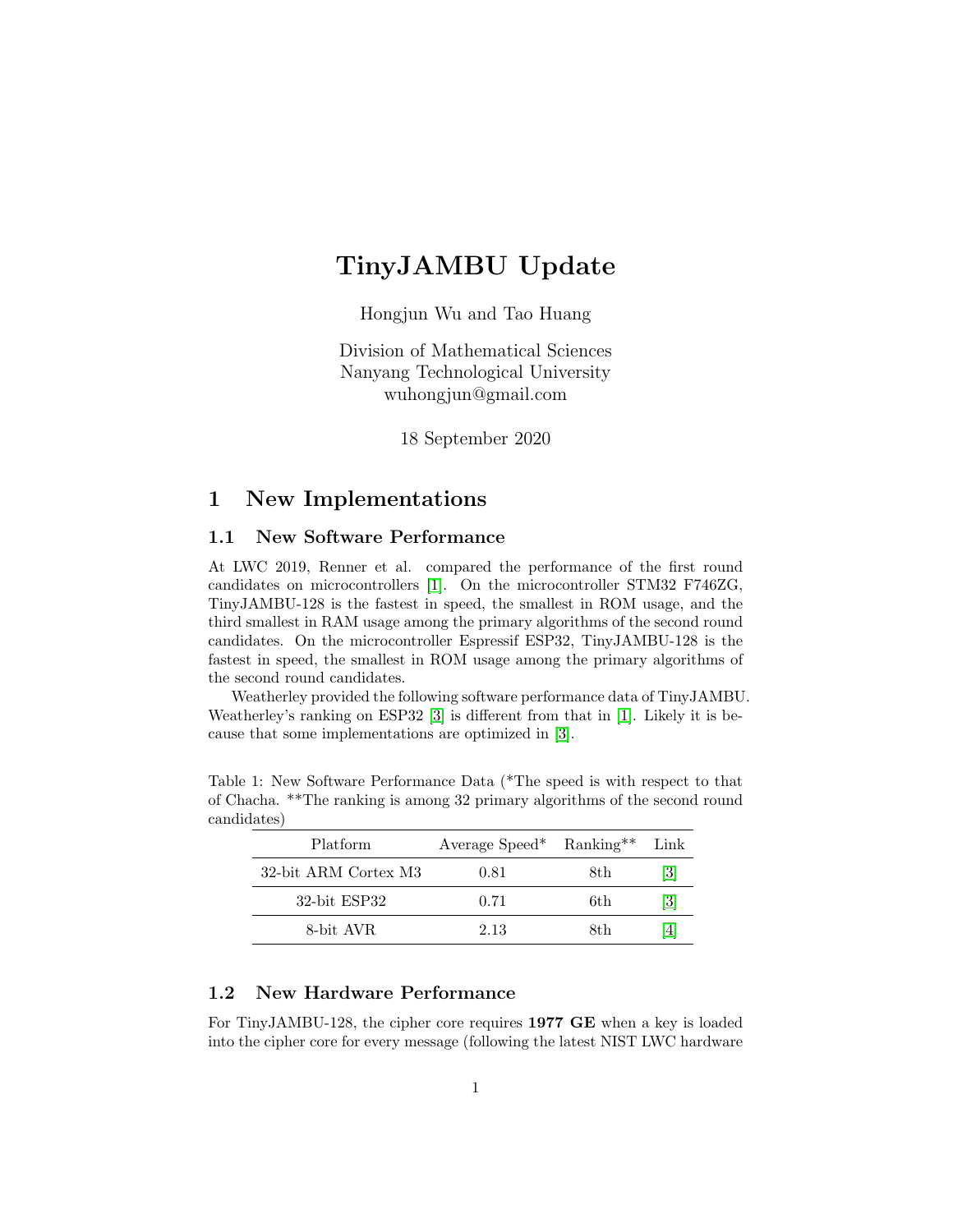API) and eight rounds are implemented in parallel on UMC Technology 90nm ASIC. (In the second round submission, the TinyJAMBU-128 cipher core requires 1352 GE when the key is a fixed value and eight rounds are implemented in parallel on UMC Technology 90nm ASIC.)

#### 1.3 Protect against side channel attacks

Weatherley provided recently the preliminary masked C implementations of all the second round candidates [\[5\]](#page-3-2). The speed on TinyJAMBU-128 with 4 share mask is ranked 6th among the primitive algorithms of the second round candidates on the 32-bit ARM Cortex M3.

The round function of the keyed permutation of TinyJAMBU-128 is very simple, and it involves only four XOR and one NAND operations. It is thus relatively easy to implement TinyJAMBU against side channel attacks.

#### 2 New Third-Party Analysis

In [\[2\]](#page-2-1), Saha et al. analyzed the security margin of the nonce and associated data of TinyJAMBU against the forgery attack. In the TinyJAMBU design, our analysis shows that the differential forgery attack against nonce and associated data succeeds with probability probability at most  $2^{-73}$ . In [\[2\]](#page-2-1), it is shown that some NAND gates in the differential forgery attack are not independent, so the forgery attack against nonce and associated data succeeds with probability  $2^{-70.64}$ .

### 3 Platforms and metrics in which JAMBU performs better than current NIST standards

At LWC 2019, Yu and Aagaard provided the smallest AES cipher core on STMicro's 65nm ASIC which requires an area of 1960 GE [\[6\]](#page-3-3).

For TinyJAMBU-128, the cipher core requires as small as 1352 GE when the key is a fixed value and eight rounds are implemented in parallel on UMC Technology 90nm ASIC. It shows that TinyJABMU could be implemented much smaller than AES on ASIC.

For TinyJAMBU-128, the cipher core requires 1977 GE when a key is loaded into the cipher core for every message (following the latest NIST LWC hardware API) and eight rounds are implemented in parallel on UMC Technology 90nm ASIC. It shows that TinyJAMBU cipher core is close to AES cipher core on ASIC (Note that the AES cipher core performs only encryption, while TinyJAMBU is an authenticated encryption algorhitm).

AES-GCM is not a lightweight authenticated encryption algorithm, and it requires 384 extra bits to store the state in addition to the AES implementation (128 bits to store the IV and counter, 128 bits to store the encryption of zero using AES, 128 bits to store the state of MAC). TinyJABMU should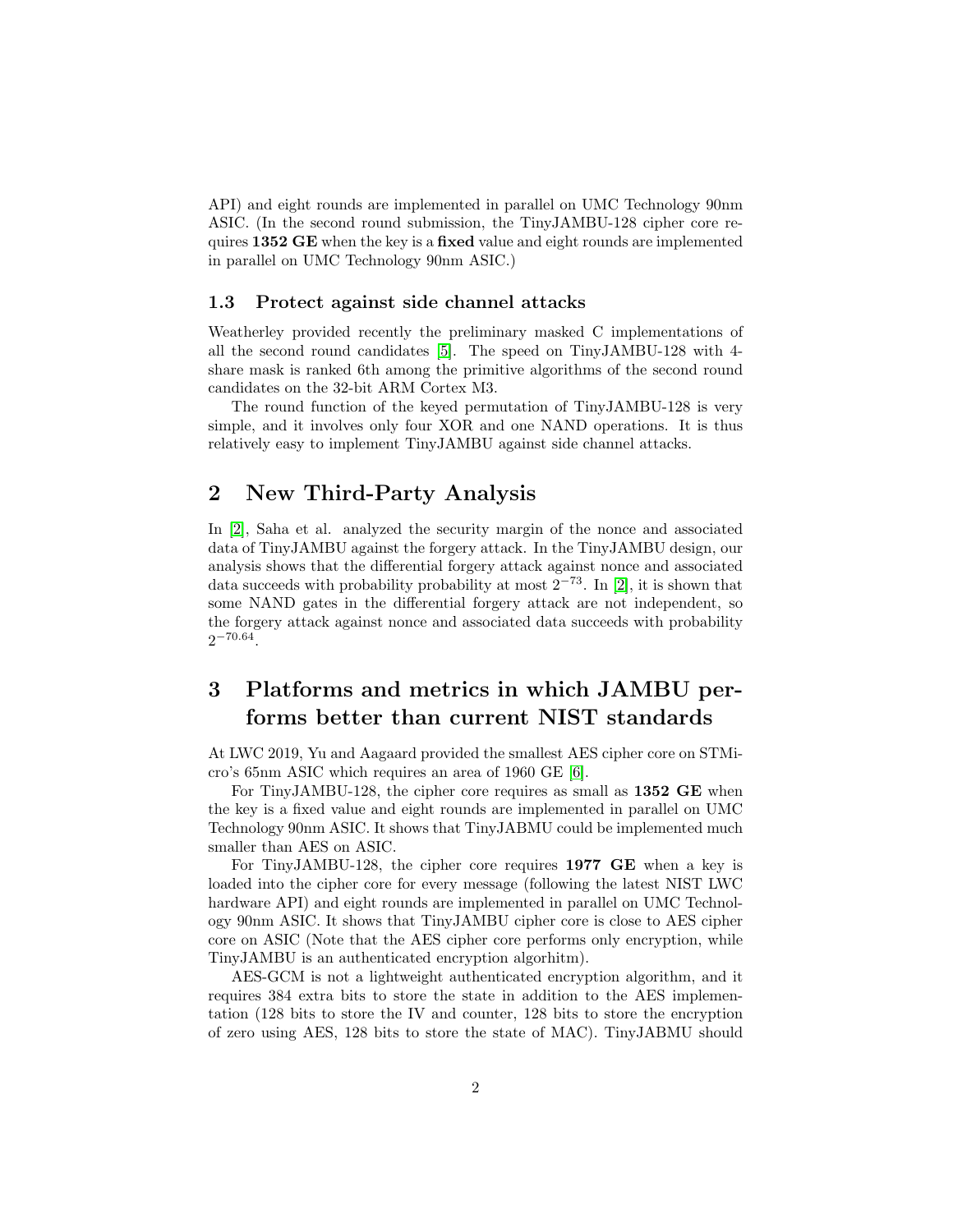perform much better than AES-GCM for hardware lightweight cryptographic applications.

## 4 Target applications and use cases for which the candidate is optimized

TinyJAMBU is especially optimized when a key is already available in a lightweight cryptographic hardware device (for example, when there is a fixed secret key in the device). The TinyJAMBU-128 cipher core is only 1352 GE on ASIC for this type of application. For these lightweight devices, TinyJAMBU is significantly smaller in hardware than all the other second round candidates (the state size of TinyJAMBU is only 128 bits, and the round function of TinyJAMBU is very simple).

TinyJAMBU is optimized for the general hardware lightweight cryptographic applications. The TinyJAMBU-128 cipher core is only 1977 GE following the latest LWC hardware API.

TinyJAMBU is optimized for the use case of nonce misuse (defense in depth). When nonce is misused, the secret key in TinyJAMBU remains secure, and TinyJAMBU is still strong against forgery attack. (But TinyJAMBU does not provide strong encryption security when nonce is misused since the encryption security of TinyJAMBU is similar to that of Cipher Feedback mode.)

#### 5 Planned Tweak Proposals

We plan to tweak the processing of nonce and associated data. In the current TinyJAMBU, the permutation  $P_{384}$  is used to process the 32-bit nonce blocks and 32-bit associated data blocks. In the planned tweak proposal, the permutation  $P_{640}$  will be used to replace  $P_{384}$ . There will be no change to the processing of plaintext blocks.

The reason of the tweak is to provide larger security margin for the protection of nonce and associated data.

### References

- <span id="page-2-0"></span>[1] Sebastian Renner, Enrico Pozzobon, Jurgen Mottok. Benchmarking Software Implementations of 1st Round Candidates of the NIST LWC Project on Microcontrollers. NIST Lightweight Cryptography Workshop 2019. Available at [https://csrc.nist.gov/CSRC/media/Events/](https://csrc.nist.gov/CSRC/media/Events/lightweight-cryptography-workshop-2019/documents/papers/benchmarking-software-implementations-lwc2019.pdf) [lightweight-cryptography-workshop-2019/documents/papers/](https://csrc.nist.gov/CSRC/media/Events/lightweight-cryptography-workshop-2019/documents/papers/benchmarking-software-implementations-lwc2019.pdf) [benchmarking-software-implementations-lwc2019.pdf](https://csrc.nist.gov/CSRC/media/Events/lightweight-cryptography-workshop-2019/documents/papers/benchmarking-software-implementations-lwc2019.pdf)
- <span id="page-2-1"></span>[2] Dhiman Saha, Yu Sasaki, Danping Shi, Ferdinand Sibleyras, Siwei Sun and Yingjie Zhang. On the Security Margin of TinyJAMBU with Refined